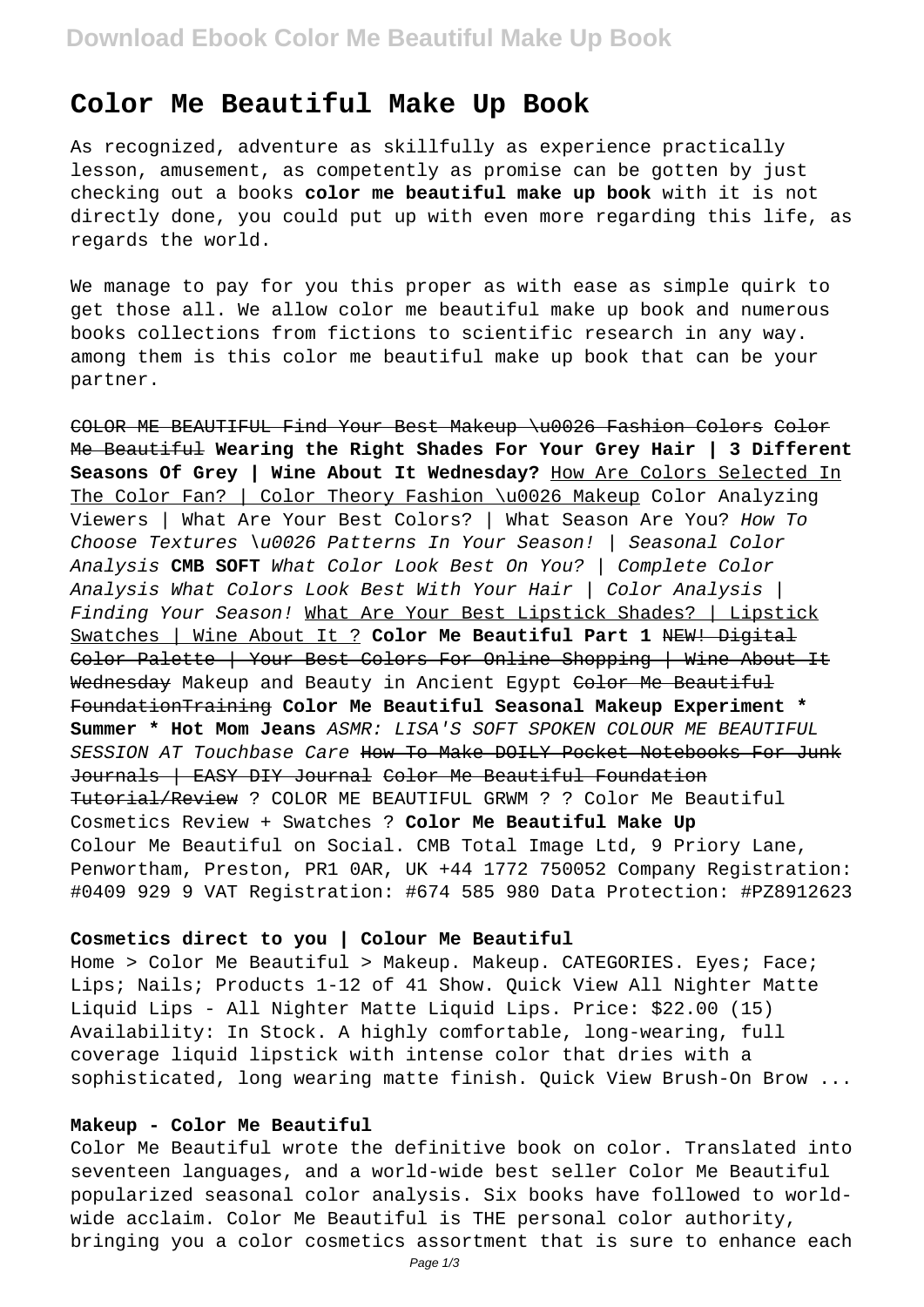# **Download Ebook Color Me Beautiful Make Up Book**

color palette.

**Color Me Beautiful - Achieve Your Seasonal Color Potential** Buy Color Me Beautiful Make-Up Products and get the best deals at the lowest prices on eBay! Great Savings & Free Delivery / Collection on many items

## **Color Me Beautiful Make-Up Products for sale | eBay**

Color Me Beautiful literally wrote the definitive book on color. No other book on color has been so widely distributed. Color Me Beautiful: ... And for makeup, understanding the art and science of color through the Color Me Beautiful lens, creates magic. We are THE personal color authority, bringing you a color cosmetics assortment that is sure to enhance your own personal color palette. Color ...

#### **Foundation - Color Me Beautiful**

Home > Color Me Beautiful > Makeup > Face. Face. CATEGORIES. Concealer; Foundation; Powders; Primer; Products 1-12 of 18 Show. Quick View Camouflage Concealer - Camouflage Concealer. Price: \$15.00 (13) Availability: Discontinued. Camouflage Concealer is a multiaction formula that instantly covers imperfections, blurs the appearance of lines and wrinkles, and hides dark circles and signs of ...

#### **Face - Color Me Beautiful**

Color Me Beautiful literally wrote the definitive book on color. No other book on color has been so widely distributed. Color Me Beautiful: ... And for makeup, understanding the art and science of color through the Color Me Beautiful lens, creates magic. We are THE personal color authority, bringing you a color cosmetics assortment that is sure to enhance your own personal color palette. Color ...

# **Moisturizers - Color Me Beautiful**

Our consultants can offer you a re-assessment of your colours - priced from £75 per person, this one-hour session includes make-up application and a review of your colour palette. Swatches in your wallet can be removed and added and additional swatch cards (containing six fabric swatches) purchased at £6.50 each. If your colouring has changed dramatically, you will be able to purchase a ...

# **Colour Me Beautiful**

Colour Me Beautiful on Social. CMB Total Image Ltd, 9 Priory Lane, Penwortham, Preston, PR1 0AR. Tel: +44 (0)1772 750052. Company Registration: #0409 929 9 VAT Registration Number: #674 585 980

## **Colour Me Beautiful Image Consultants and Personal ...**

Colour Me Beautiful on Social. CMB Total Image Ltd, 9 Priory Lane, Penwortham, Preston, PR1 0AR, UK +44 1772 750052 Company Registration: #0409 929 9 VAT Registration: #674 585 980 Data Protection: #PZ8912623